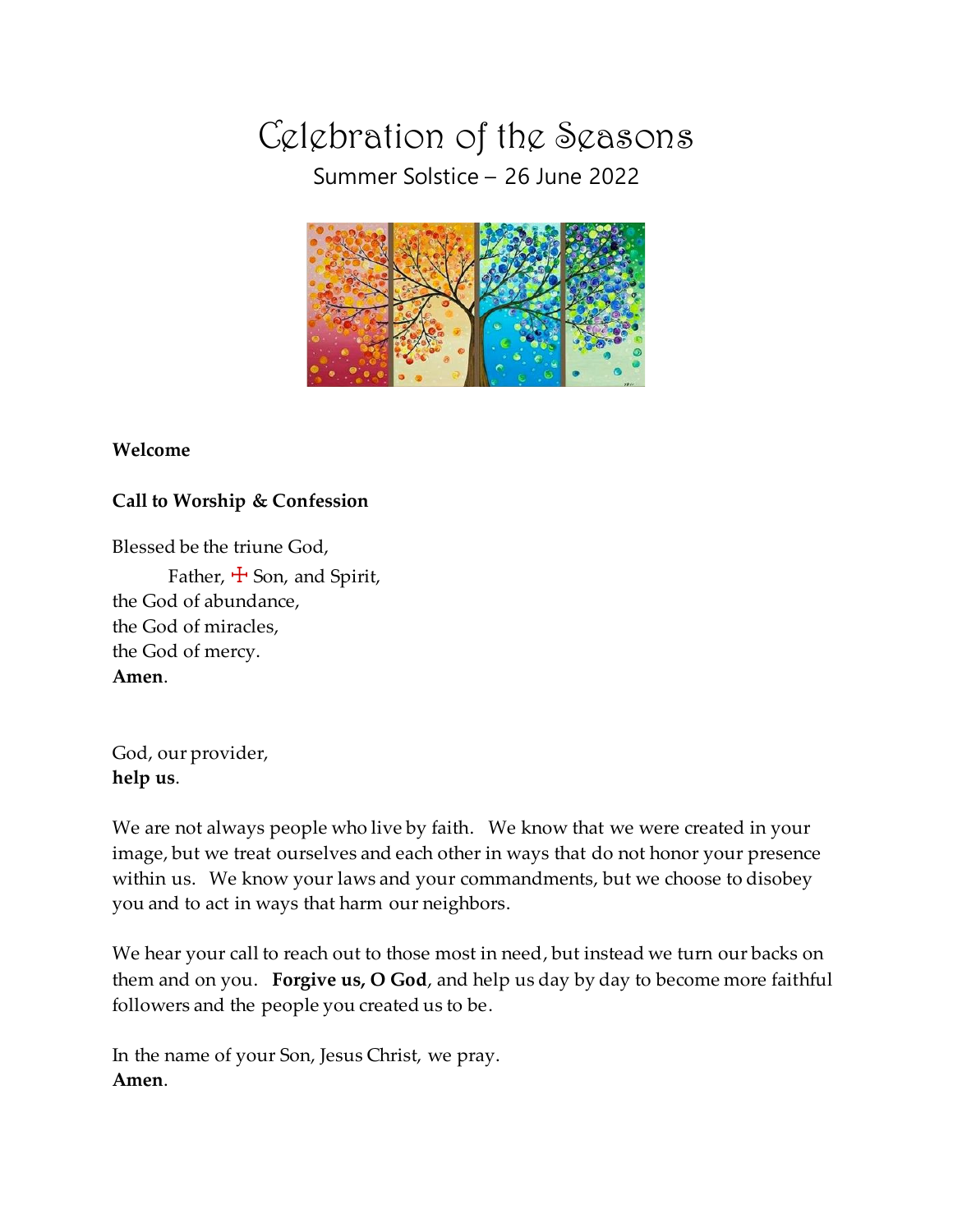**Reading** *("The Summer Day" by Mary Oliver)*

Who made the world? Who made the swan, and the black bear? Who made the grasshopper? This grasshopper, I mean the one who has flung herself out of the grass, the one who is eating sugar out of my hand, who is moving her jaws back and forth instead of up and down who is gazing around with her enormous and complicated eyes. Now she lifts her pale forearms and thoroughly washes her face. Now she snaps her wings open, and floats away. I don't know exactly what a prayer is. I do know how to pay attention, how to fall down into the grass, how to kneel down in the grass, how to be idle and blessed, how to stroll through the fields, which is what I have been doing all day. Tell me, what else should I have done? Doesn't everything die at last, and too soon? Tell me, what is it you plan to do with your one wild and precious life?

 $\bigtriangledown$  "For The Beauty Of The Earth" [ELW 879]

#### **Greeting**

The grace of our Lord Jesus Christ, the love of God, and the communion of the Holy Spirit be with you all. **And also with you**.

**Scripture** *(Isaiah 55:10-13)* A reading from the book of Isaiah

As the rain and the snow come down from heaven, and do not return to it without watering the earth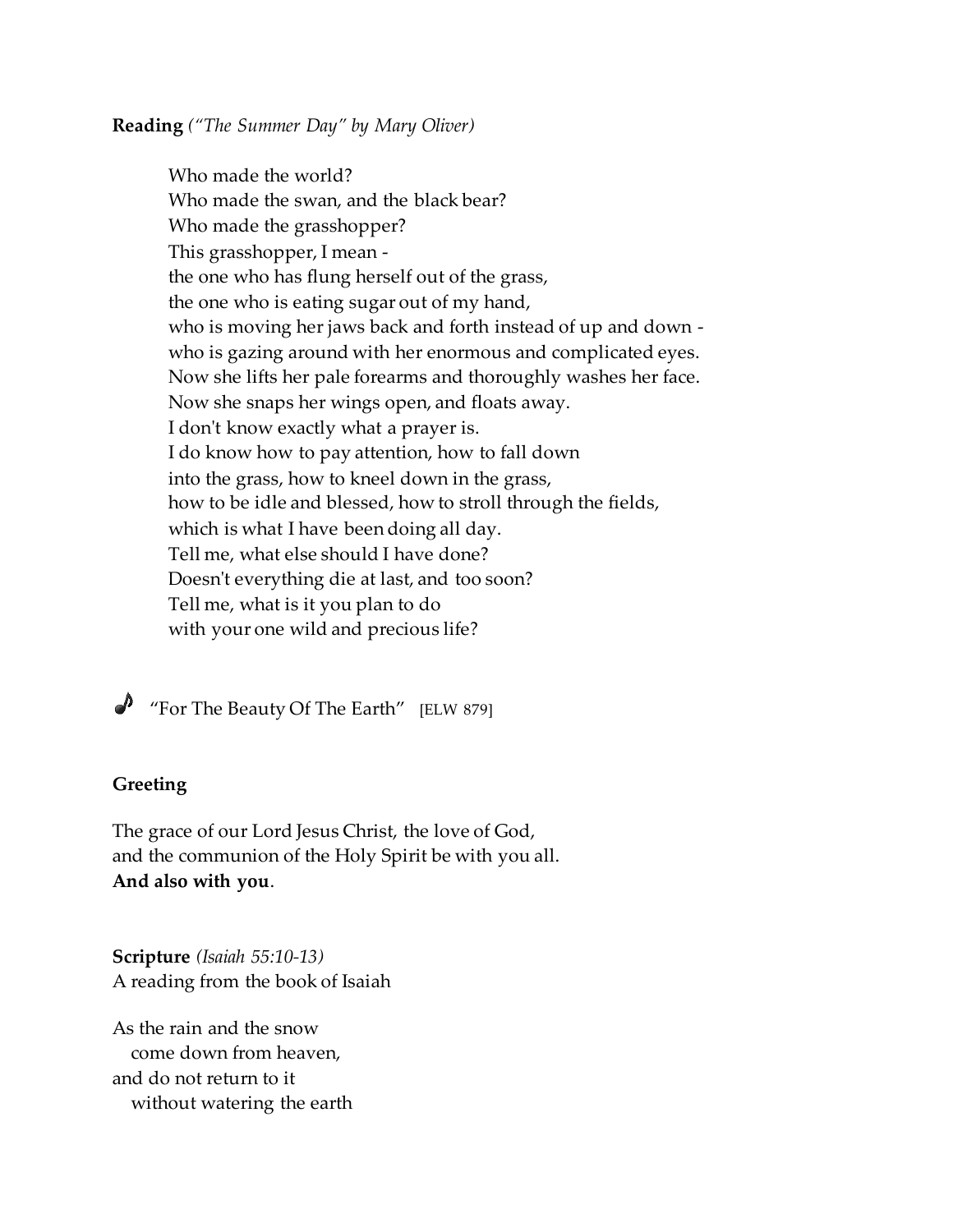and making it bud and flourish, so that it yields seed for the sower and bread for the eater, so is my word that goes out from my mouth: It will not return to me empty, but will accomplish what I desire and achieve the purpose for which I sent it.

You will go out in joy and be led forth in peace; the mountains and hills will burst into song before you, and all the trees of the field will clap their hands.

Instead of the thornbush will grow the juniper, and instead of briers the myrtle will grow. This will be for the Lord's renown, for an everlasting sign, that will endure forever."

The word of the Lord. **Praise to you, O Christ.**

"All Creatures Worship God Most High" [ELW 835]

**Scripture** *(Amos 5:8)* A reading from the book of Amos

The one who made the Pleiades and Orion, and turns deep darkness into the morning, and darkens the day into night, who calls for the waters of the sea, and pours them out on the surface of the earth, the Lord is his name.

The word of the Lord. **Praise to you, O Christ.**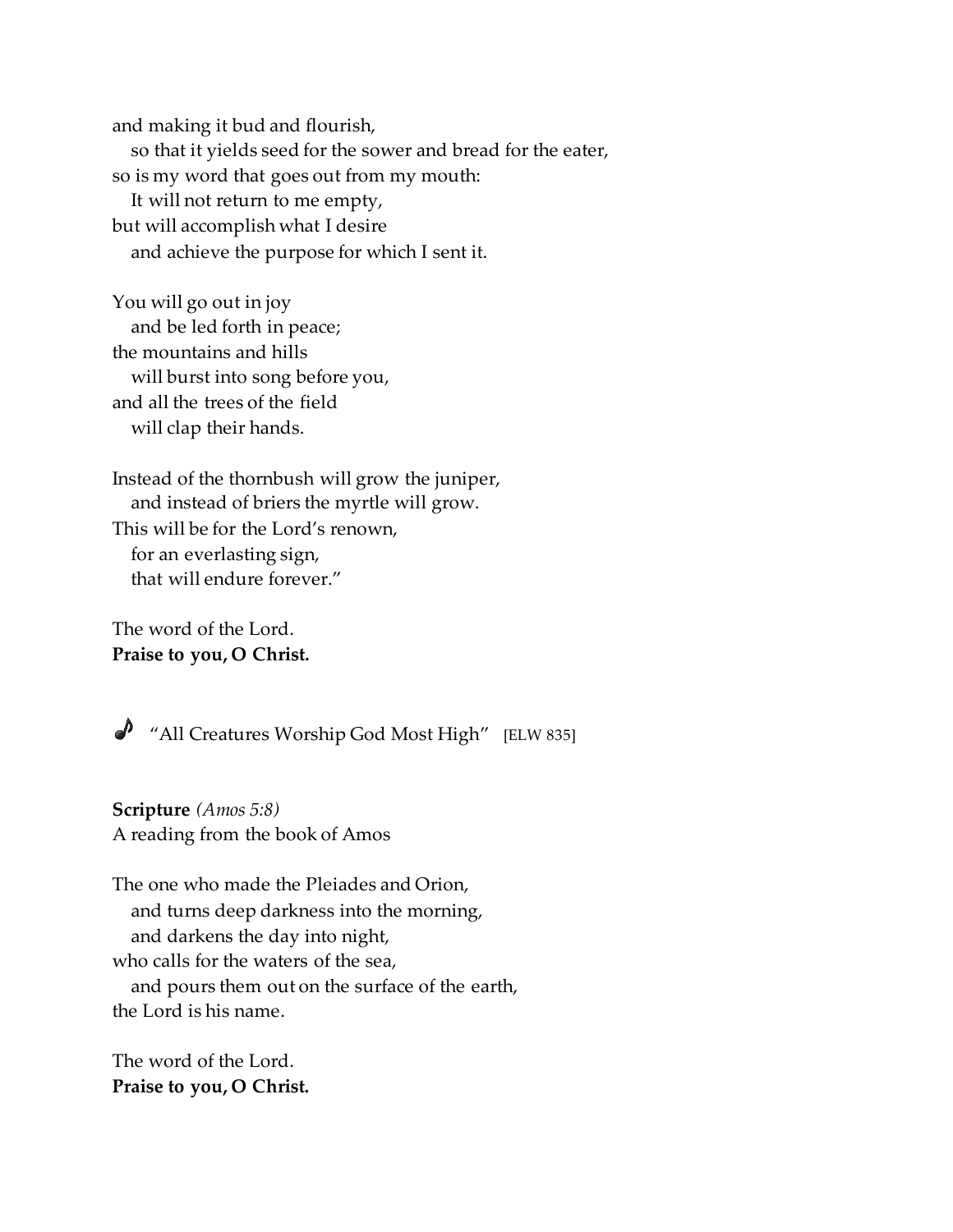- 1 Praise and thanksgiving, God, we would offer for all things living, you have made good: harvest of sown fields, fruits of the orchard, hay from the mown fields, blossom and wood.
- 2 God, bless the labor we bring to serve you, that with our neighbor we may be fed. Sowing or tilling, we would work with you, Harvesting, milling for daily bread.

Author: Albert F Bayly, 1901-1984 © Oxford University Press. All rights reserved.

**Gospel** *(John 1:1-5)* A reading from the gospel of John

In the beginning was the Word, and the Word was with God, and the Word was God. He was in the beginning with God. All things came into being through him, and without him not one thing came into being. What has come into being in him was life, and the life was the light of all people. The light shines in the darkness, and the darkness did not overcome it.

The Gospel of the Lord. **Thanks be to God.**

**Sermon** *The assembly is seated* 

"This is My Father's World" [ELW 824]

# **Affirmation of Faith**

# **We believe in God the Creator**,

who created and is creating everything: the universe, the world, the plants and animals, and us;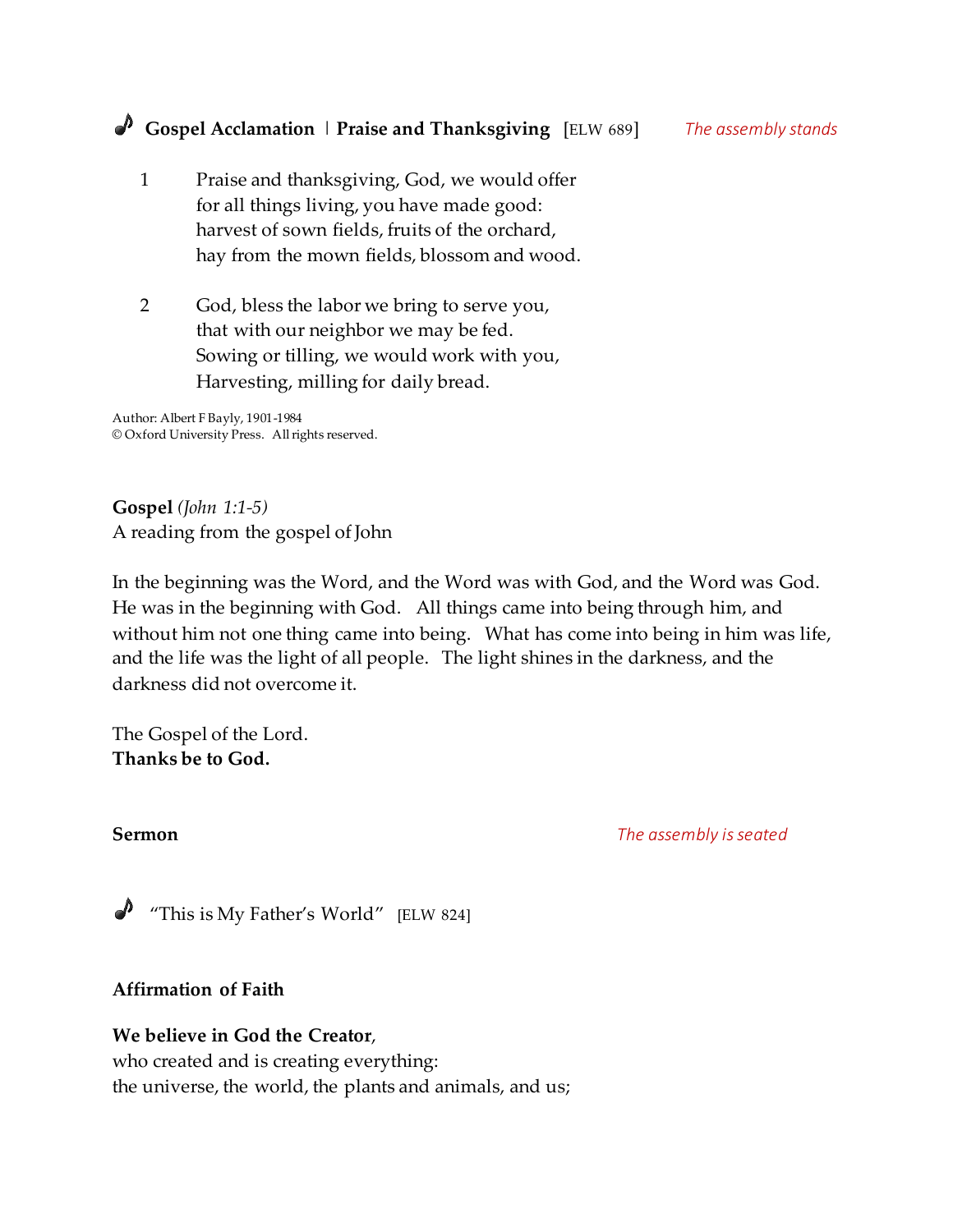each of us, unique, individual and beloved of God.

# **We believe in God the Christ**,

who saved and is saving everything: the universe, the world, the plants and animals, and us: each of us; unique, individual and beloved of the Christ.

# **We believe in God the Holy Spirit**,

who guided and is guiding everything: the universe, the world, the plants and animals, and us; each of us, unique, individual and beloved of the Spirit.

# **We believe that this one God in three persons,**

**is present among us**, working directly in our lives and the lives of all who are born into this world, striving to bring us back into harmony with all creation and with God: forgiving, healing, touching everyone, never rejecting any who willingly receive this freely offered gift of love and grace and eternal life.

© Lisa Frenz. All rights reserved. Used with permission.

#### **Intercessions** *Kneel as you are able*

Holy God, confident of your care and upheld by the Holy Spirit, we pray for the church, the world, and all in need:

Loving Father, you know every creature and its needs. With great trust we offer our petitions in the name of all creation, and we pray that people of all faiths use this Season of Creation as a time to remember, respect, pray and act for the good of all of creation.

# Creator God, **hear our prayer.**

Blessed Savior, we pray for your creation, the whole cosmos including our common home, and the intricate balance in every part of the ecosystems that sustains life on Earth. We pray that all might be open to hear the cry of the Earth and the cry of the poor, especially those who are facing the harsh reality of climate change.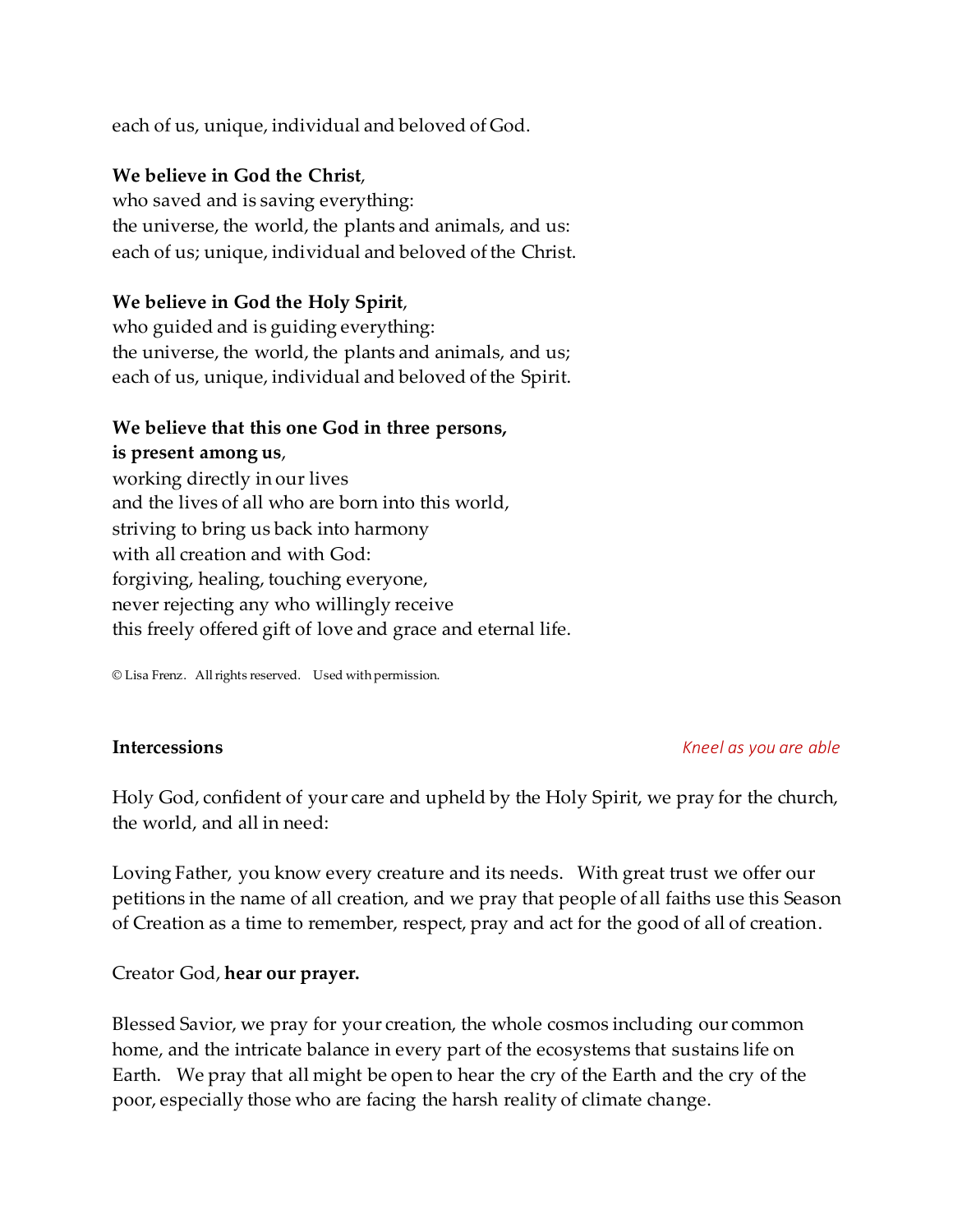# Creator God, **hear our prayer.**

Giving Spirit, help us to rescue the abandoned and forgotten of this earth, so precious in your eyes. Bring healing to our lives, that we may protect the world and not prey on it, that we may sow beauty, not pollution and destruction. Touch the hearts of those who live only for gain at the expense of the poor of the earth.

# Creator God, **hear our prayer.**

Triune God, as we face the storms of this world, we celebrate the wonders of the wind and the weather. Help us to see your presence, not only in the forces of nature, but also among those who suffer from natural disasters. Teach us to recognize that your Wisdom is imbedded in all natural forces, a Wisdom that guides, controls and limits them.

In the name of Christ who is the Wisdom of God renewing all things in creation. **Amen.**

**Announcements** *The assembly isseated*

# **Sharing of the Peace**

The peace of the Lord be with you. **And also with you**.

 **Doxology** [ELW 885]

Praise God, from whom all blessings flow. Praise Him, all creatures here below. Praise Him above, ye heavenly host. Praise Father, Son, and Holy Ghost. Amen.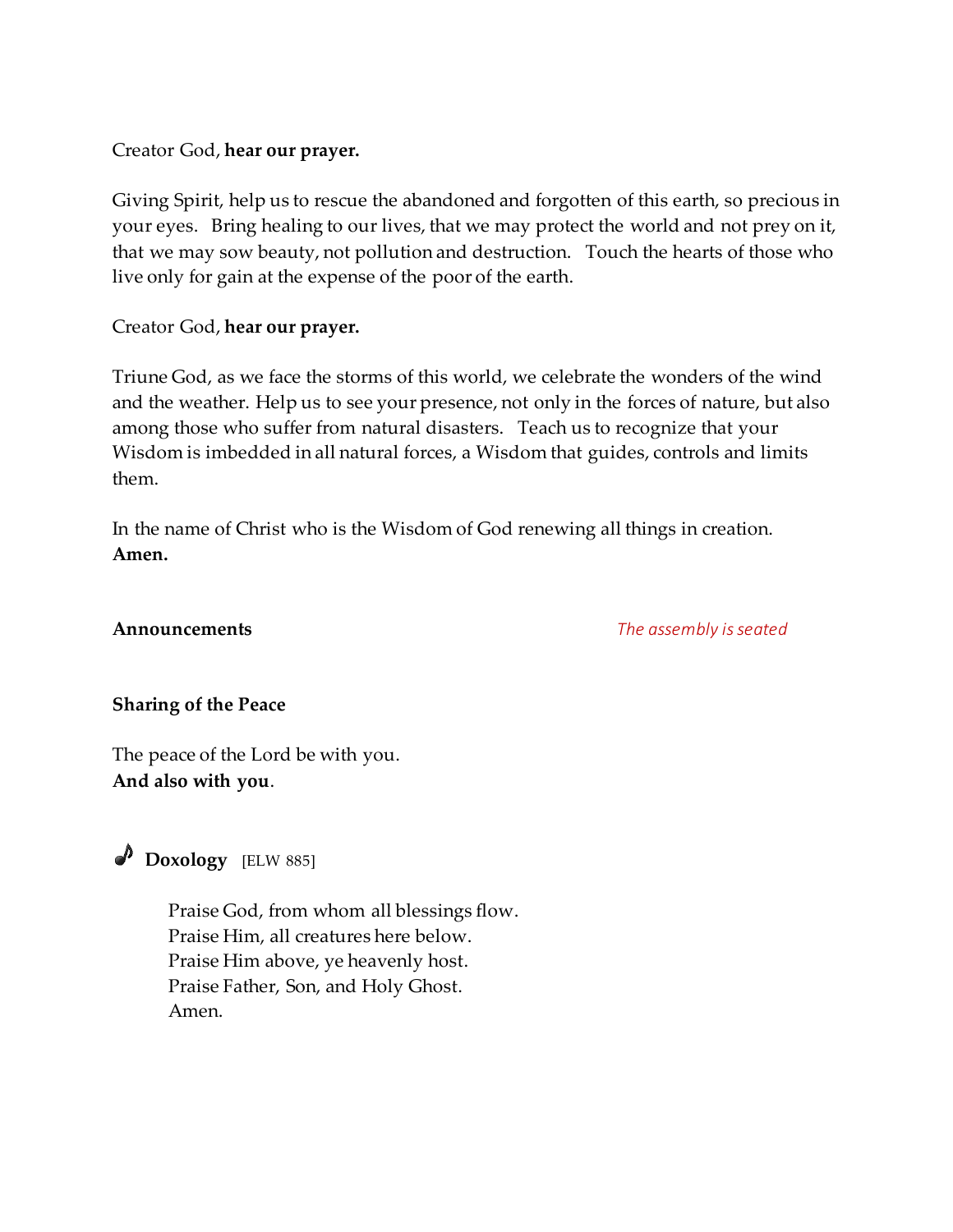#### **Offertory Prayer**

God of life, you give us these gifts of the earth, these resources of our life and our labor. Take them, offered in great thanksgiving, and use them to set a table that will heal the whole creation; through Jesus Christ, our Savior and Light. **Amen**.

#### **Dialogue**

The Lord be with you. **And also with you**.

Lift up your hearts. **We lift them to the Lord**.

Let us give thanks to the Lord our God. **It is right to give our thanks and praise**.

# **Preface**

It is indeed right, our duty and our joy, that we should at all times and in all places give thanks and praise to you, almighty and merciful God, through our Savior Jesus Christ; who on this day overcame death and the grave, and by his glorious resurrection opened to us the way of everlasting life. And so, with all the choirs of angels, with the church on earth and the hosts of heaven, we praise your name and join their unending hymn:

**Holy, holy, holy Lord, God of pow'r and might, heaven and earth are full of your glory, full of your glory. Hosanna, hosanna, hosanna in the highest. Blessed is he who comes in the name of the Lord. Hosanna, hosanna, hosanna in the highest.**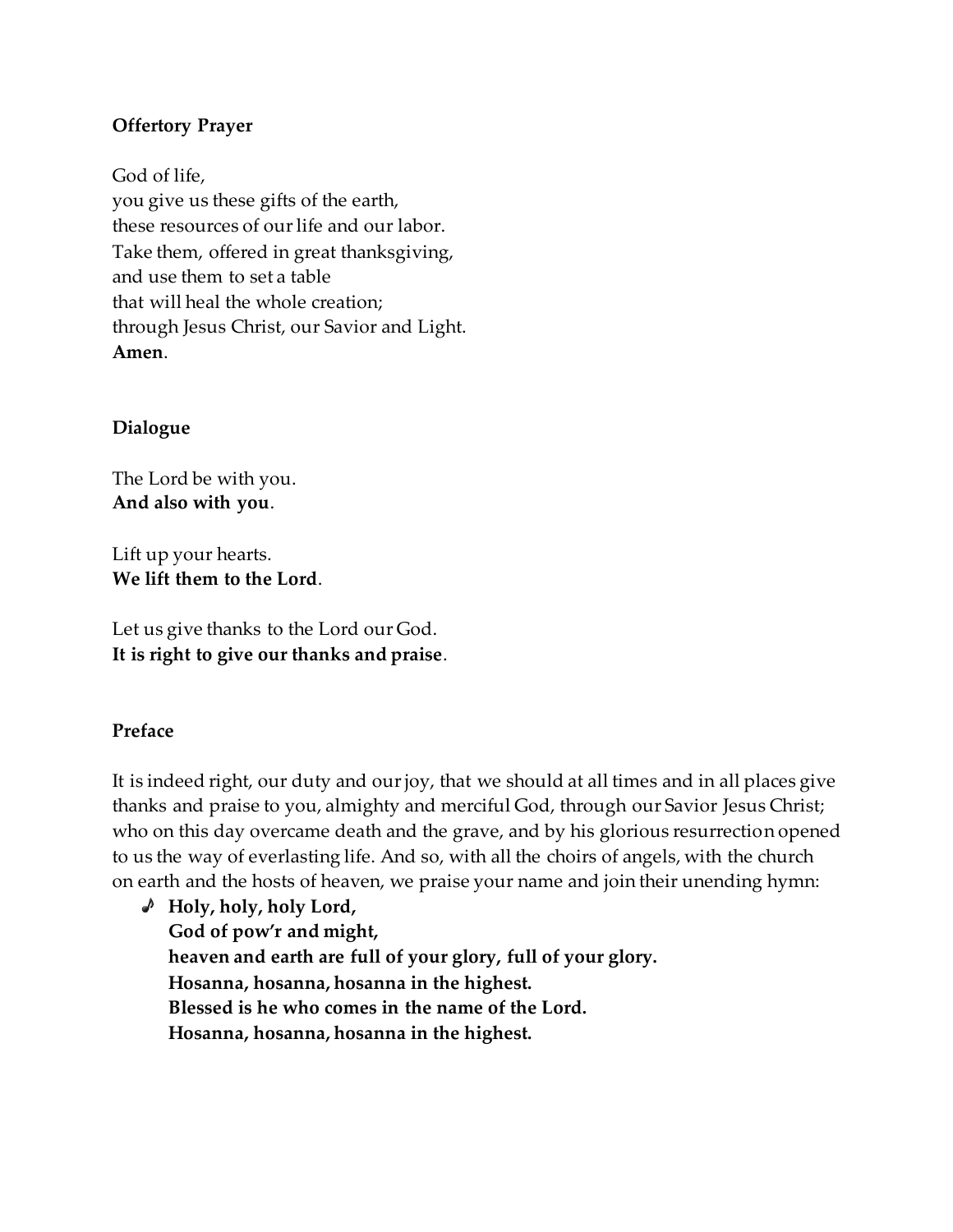#### **Thanksgiving at the Table**

In the night in which he was betrayed, our Lord Jesus took bread, and gave thanks; broke it, and gave it to his disciples, saying: Take and eat; this is my body, given for you. Do this for the remembrance of me. Again, after supper, he took the cup, gave thanks, and gave it for all to drink, saying: This cup is the new covenant in my blood, shed for you and for all people for the forgiveness of sin. Do this for the remembrance of me.

#### **Lord's Prayer**

Our Father in heaven, hallowed be your name, your kingdom come, your will be done, on earth as in heaven. Give us today our daily bread. Forgive us our sins as we forgive those who sin against us. Save us from the time of trial and deliver us from evil. For the kingdom, the power, and the glory are yours, now and forever. Amen.

# $\triangle$  "Lamb of God" [ELW 191]

Lamb of God, You take away the sins of the world; have mercy on us. Lamb of God, You take away the sins of the world; have mercy on us. Lamb of God, You take away the sins of the world; grant us peace, grant us peace, Lamb of God.

# **Distribution of Communion**

#### **Post Communion Blessing** *The assembly stands*

The body and blood of our Lord Jesus Christ strengthen and preserve you in eternal life.

#### **Amen**.

#### **Prayer After Communion**

Holy and compassionate God,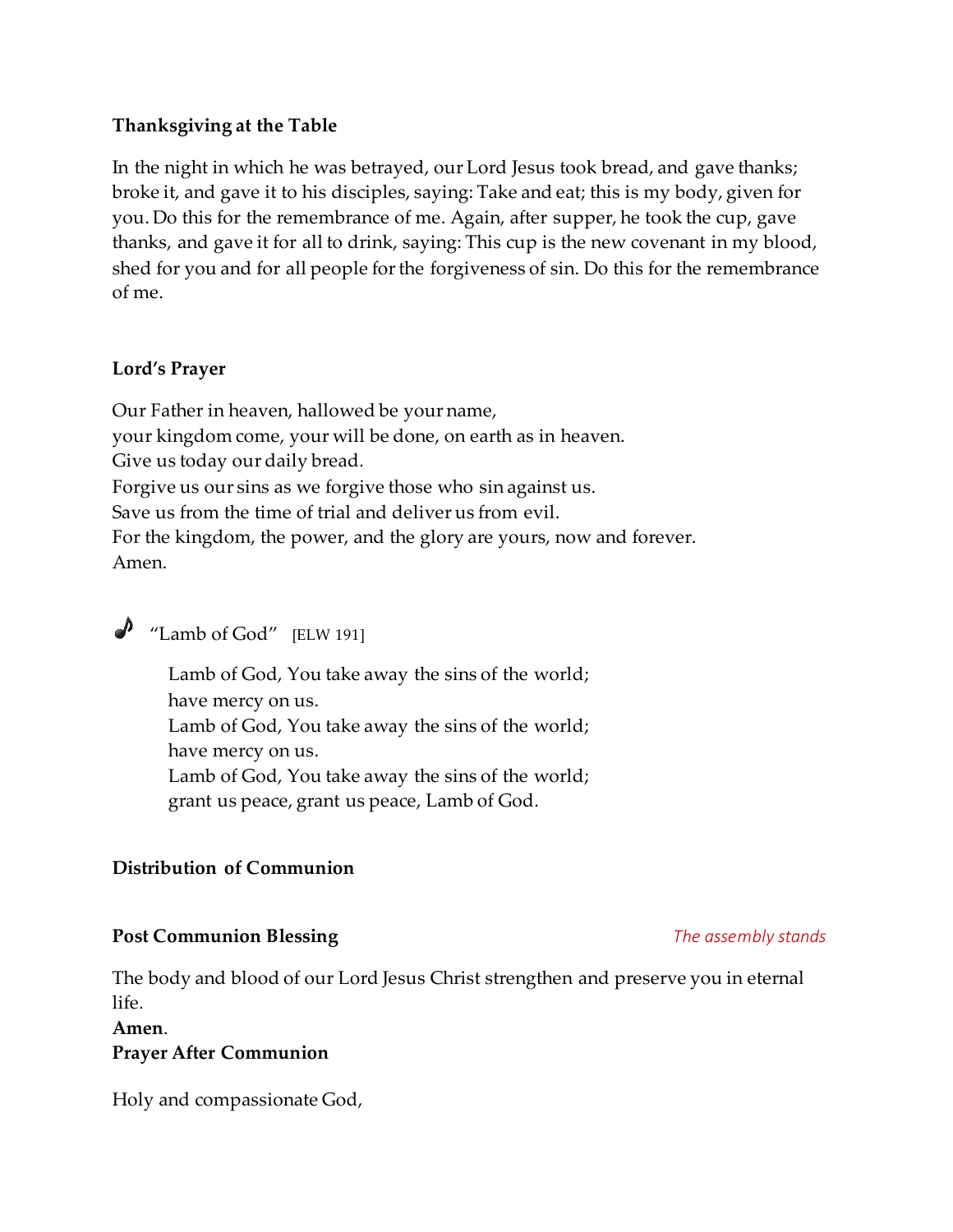in bread and wine you give us gifts that form us to be humble and courageous. May your words come to life in our serving and in our witness, that we might speak a living voice of healing and justice to all the world, through Jesus Christ, our rock and our redeemer. **Amen**.

"Joyous Light of Heavenly Glory" [ELW 561] *The assembly is seated*

# **Closing Prayer**

Divine Creator, For the web of life that connects us all, **we give thanks**.

For the sacred places where we hear your small still voice, **we listen**.

For those carrying the heavy burden of climate injustice, **we speak out**.

Guide us to be good stewards of your marvelous creation.

Inspire us to advocate for our common home.

Help us work for justice, **So all may receive your abundance**. **Amen**.



"God of Day and God of Darkness"

**Sending** [Text: Rev. Dr. Guy Erwin]